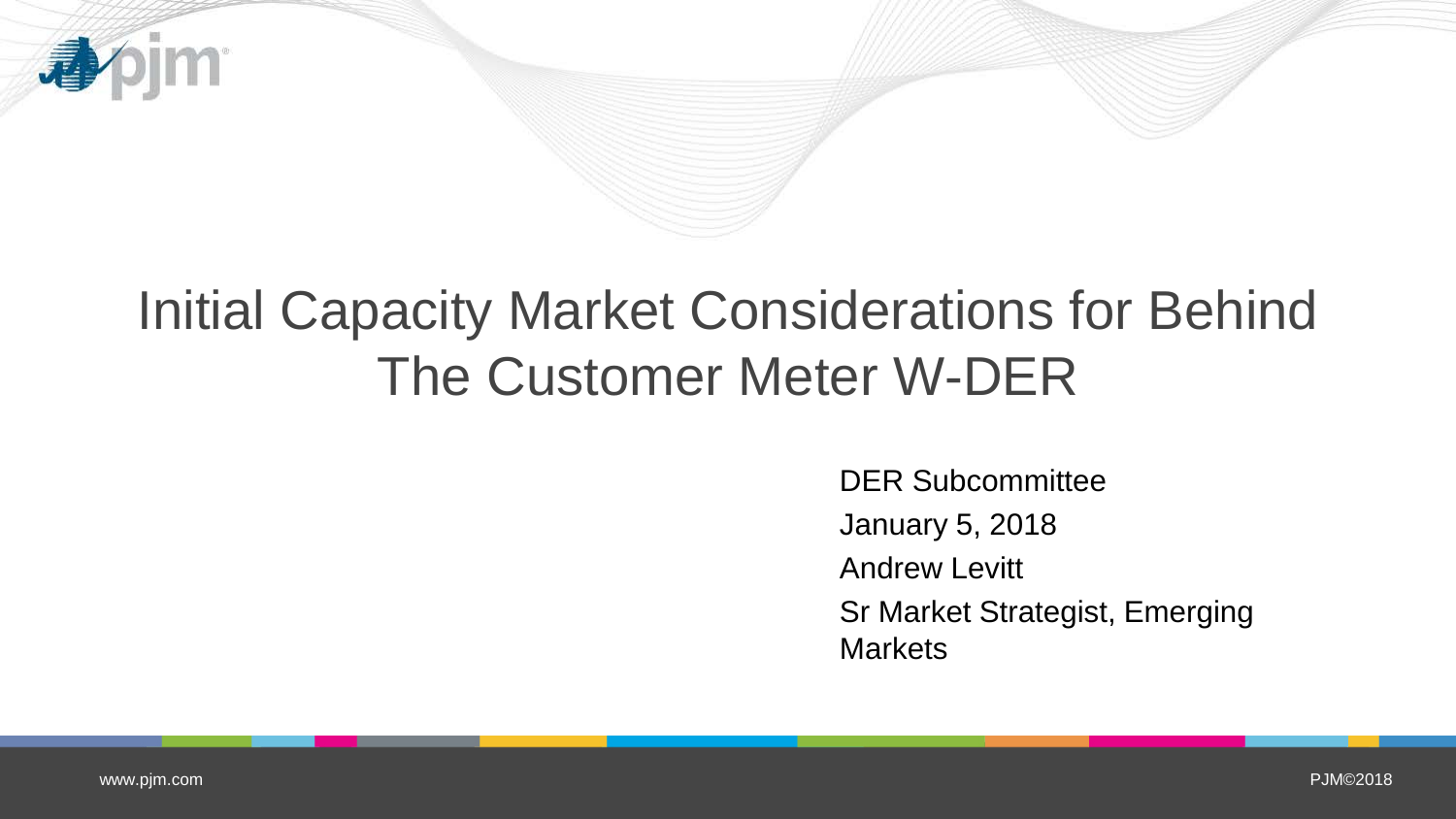

## Intro to Peak Load Contribution

- Peak Load Contribution is a retail customer's allocation of PJM capacity costs
- The PLC is typically allocated to LSEs according to some version of usage during the summer 5 Coincident Peaks
- Large retail customers often have PLCs allocated that same way.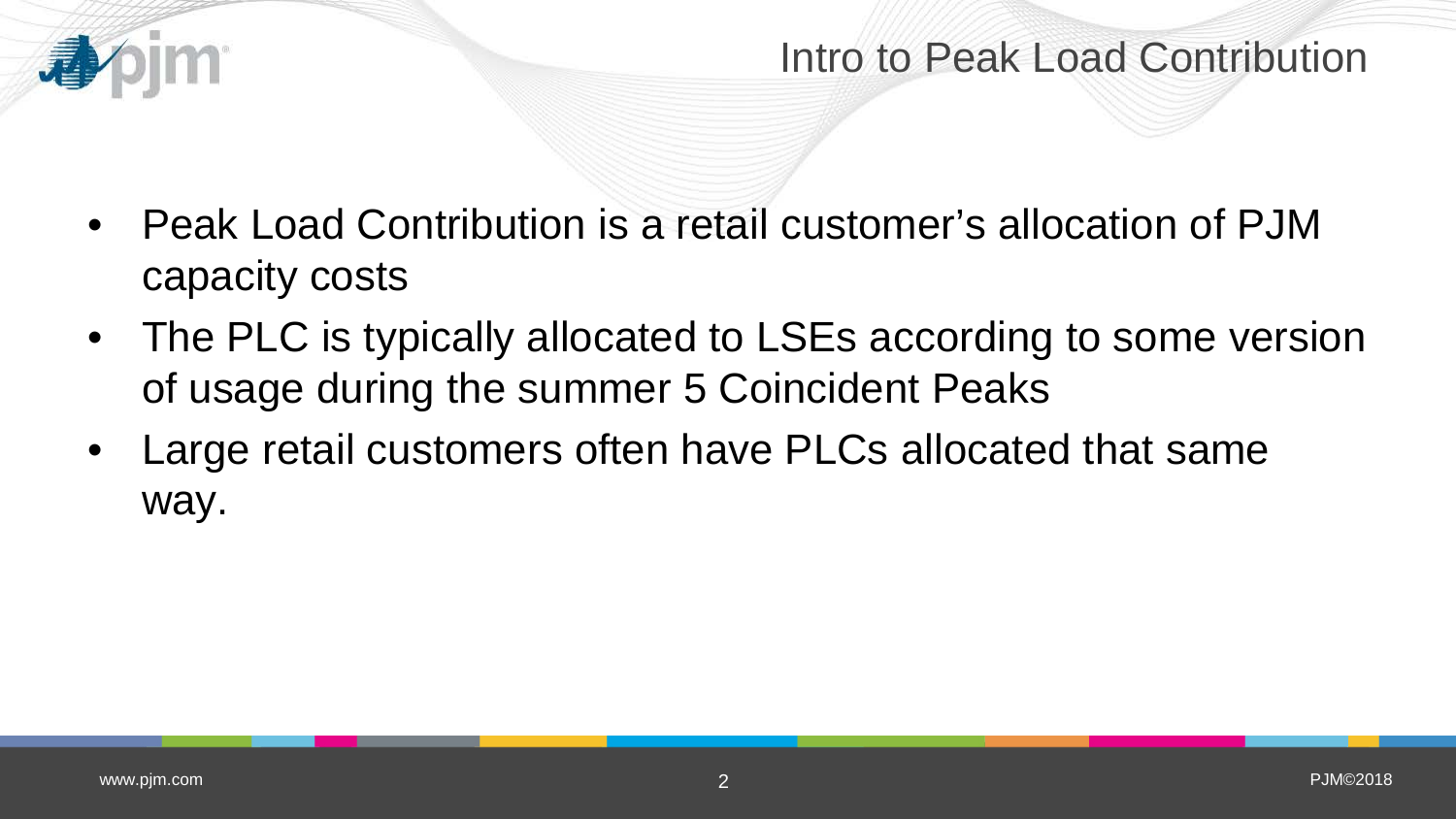

- Customers with generators behind their meter can turn on their generator during hours they anticipate will be 5CP hours and reduce their PLC for the next year.
	- A customer with a 10MW PLC and a 10MW generator could reduce their  $PLC$  to  $\sim$  zero.
- The same customer could choose to sell 10MW of Capacity to PJM through Demand Response
	- The customer would keep the 10MW PLC, and their Curtailment Service Provider could offer ~ 10MW into the PJM capacity market.